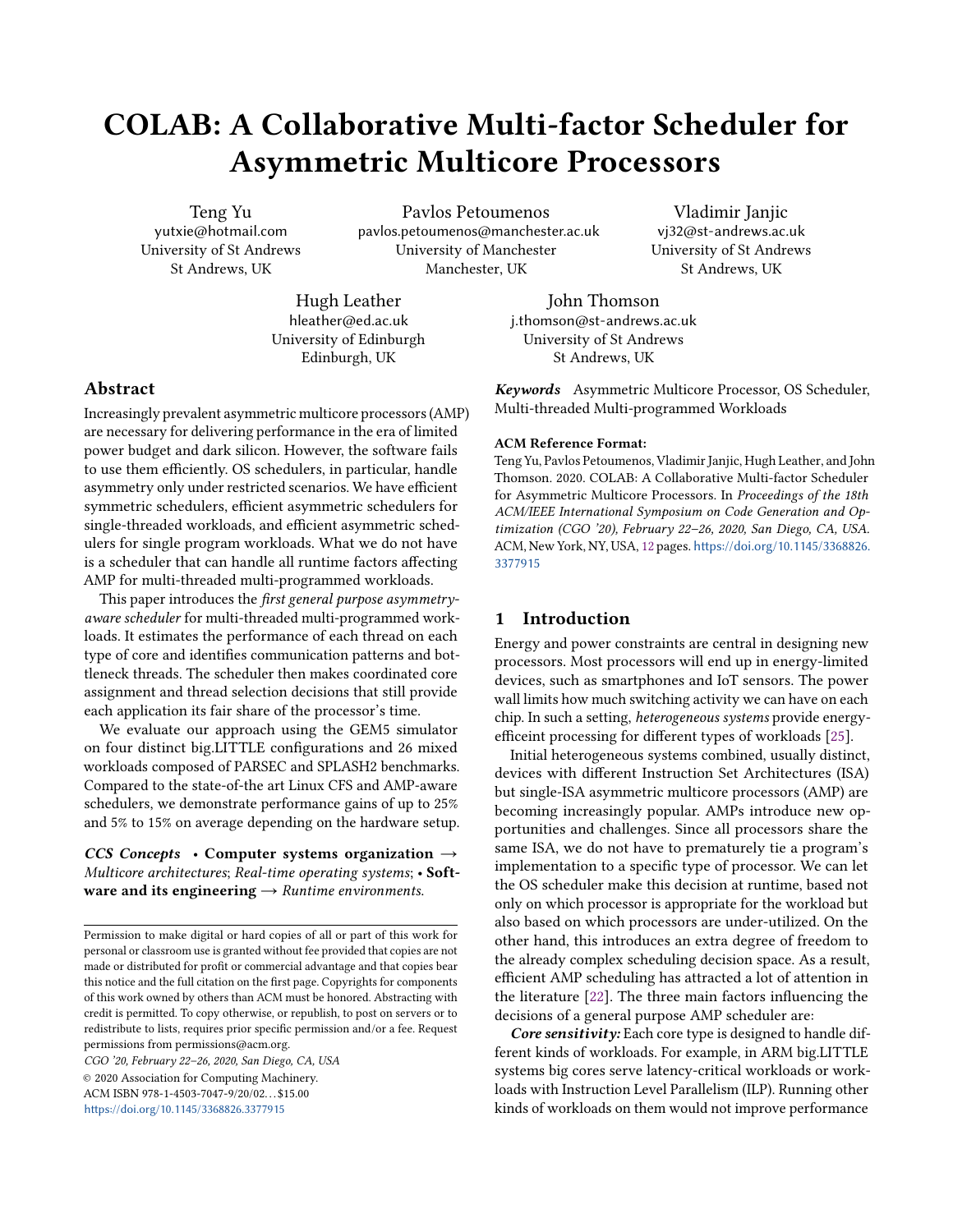significantly while consuming more energy. To build an efficient AMP scheduler, we need to predict which threads would benefit the most from running on each kind of core.

Thread criticality: Executing a thread faster does not always translate into better performance. If the threads of the application are unbalanced or are executed at different speeds, e.g. because different threads run on different types of cores, the application will be only as fast as the most critical thread. A good AMP scheduler would accelerate that thread as much as possible, regardless of core sensitivity.

Fairness: In multiprogrammed environments, making decisions to accelerate each application in isolation is not enough. Decisions should not only improve the utilization of the system as whole, but should also not penalize any application disproportionately. Ideally, we need to spread the negative impact of resource sharing equally across all applications, we need fairness. For traditional systems this is easy: just give applications CPU slots of equal time in a round robin manner. AMPs make this simple solution unworkable. The same amount of CPU time results in completely different amounts of work on different processors.

Prior research [\[7,](#page-11-3) [8,](#page-11-4) [10,](#page-11-5) [13,](#page-11-6) [27\]](#page-11-7) has explored bottleneck and critical section acceleration, others have examined fairness [\[20,](#page-11-8) [21,](#page-11-9) [29,](#page-11-10) [30,](#page-11-11) [33\]](#page-11-12), or core sensitivity [\[2,](#page-10-0) [6,](#page-11-13) [19\]](#page-11-14). More recent studies [\[14–](#page-11-15)[16,](#page-11-16) [24,](#page-11-17) [28\]](#page-11-18) have improved on previous work by optimizing for multiple factors. Such schedulers are good only for specific kinds of workloads. Only one previous work, WASH [\[12\]](#page-11-19), can handle general workloads composed of multiple programs, each one single- or multi-threaded, with potentially unbalanced threads, and with a total number of threads that may be higher than the number of cores. While a significant step forward, WASH only controls core affinity and does so through a very fuzzy heuristic. The former means that we cannot handle core allocation and thread dispatching holistically to speed up the most critical threads. The latter means that WASH has only limited control over which threads run where, leaving much of the actual decision making to the underlying Linux CFS scheduler.

Motivating Example: To demonstrate the problem, consider the example shown in Figure [1,](#page-1-0) with an AMP system that has a high performance big core,  $P_b$ , and a low performance little core,  $P_l$ . Three applications are being executed -<br> $\alpha$  and  $\beta$  that have two threads, and  $\alpha$  that is single threaded α and  $β$  that have two threads, and  $γ$  that is single threaded. The first thread of each application,  $\alpha_1$  and  $\beta_1$ , blocks the second thread of their application,  $\alpha_2$  and  $\beta_2$ , respectively.  $\alpha_1$ and  $\gamma$  enjoy a high speedup when executed on  $P_b$ . WASH [\[12\]](#page-11-19), the existing state-of-the-art multi-factor heuristic, would be inclined to assign the high speedup thread and the two blocking threads to the big core. The thread selector of  $P_b$  has no information about the criticality of the threads assigned to it, so the order of execution depends on the underlying Linux scheduler. A much better solution is possible if we control both core allocation and thread selection in a coordinated, AMP-aware way. In this case, we map the two threads that

<span id="page-1-0"></span>

Figure 1. Motivating Example: Multi-threaded multiprogrammed workload on asymmetric multicore processors with one big core  $P_b$  and one little core  $P_l$ . Controlling only core affinity results in subortimal scheduling decisions core affinity results in suboptimal scheduling decisions.

benefit the most from the big core,  $\gamma$  and  $\alpha_1$ , to  $P_b$ , while we map the other bottleneck thread,  $\beta_1$ , to  $P_l$ . This will not<br>impact the overall performance of  $\beta$ . The thread selector impact the overall performance of  $β$ . The thread selector knows  $\beta_1$  is a bottleneck thread and executes it immediately. So, what we lose in execution speed for  $\beta_1$ , we gain in not having to wait for CPU time. Similarly, this coordinated policy guarantees that  $\alpha_1$  will be given priority over  $\gamma$ .

In this paper, we introduce COLAB, an OS scheduling policy for asymmetric multicore processors that can make such coordinated decisions. Our scheduler uses three collaborating heuristics to drive decisions about core allocation, thread selection, and thread preemption. Each heuristic optimizes primarily one of the factors affecting scheduling quality: core sensitivity, thread criticality, and fairness respectively. Working together, these multi-factor heuristics result in much better scheduling decisions. We integrated COLAB in the Linux scheduler module, replacing the default CFS policy for all application threads. The main contributions of our work are: (1) The first AMP-aware OS scheduler targeting general multi-threaded multiprogrammed workloads. (2) A set of collaborative heuristics for prioritizing thread based on core sensitivity, thread criticality, and fairness. (3) Up to 25% and 21% lower turnaround time, 11% and 5% on average, compared to the Linux CFS and WASH scheduler.

# 2 Background and Related Work

Initially described by Kumar et al. [\[17,](#page-11-20) [19\]](#page-11-14), single-ISA heterogeneous multicore processors allow for more efficient processing, but to realize this we need the OS scheduler to match threads with cores more suited to their requirements. A straightforward way to determine good matches is based on the IPC of the application on each kind of core. While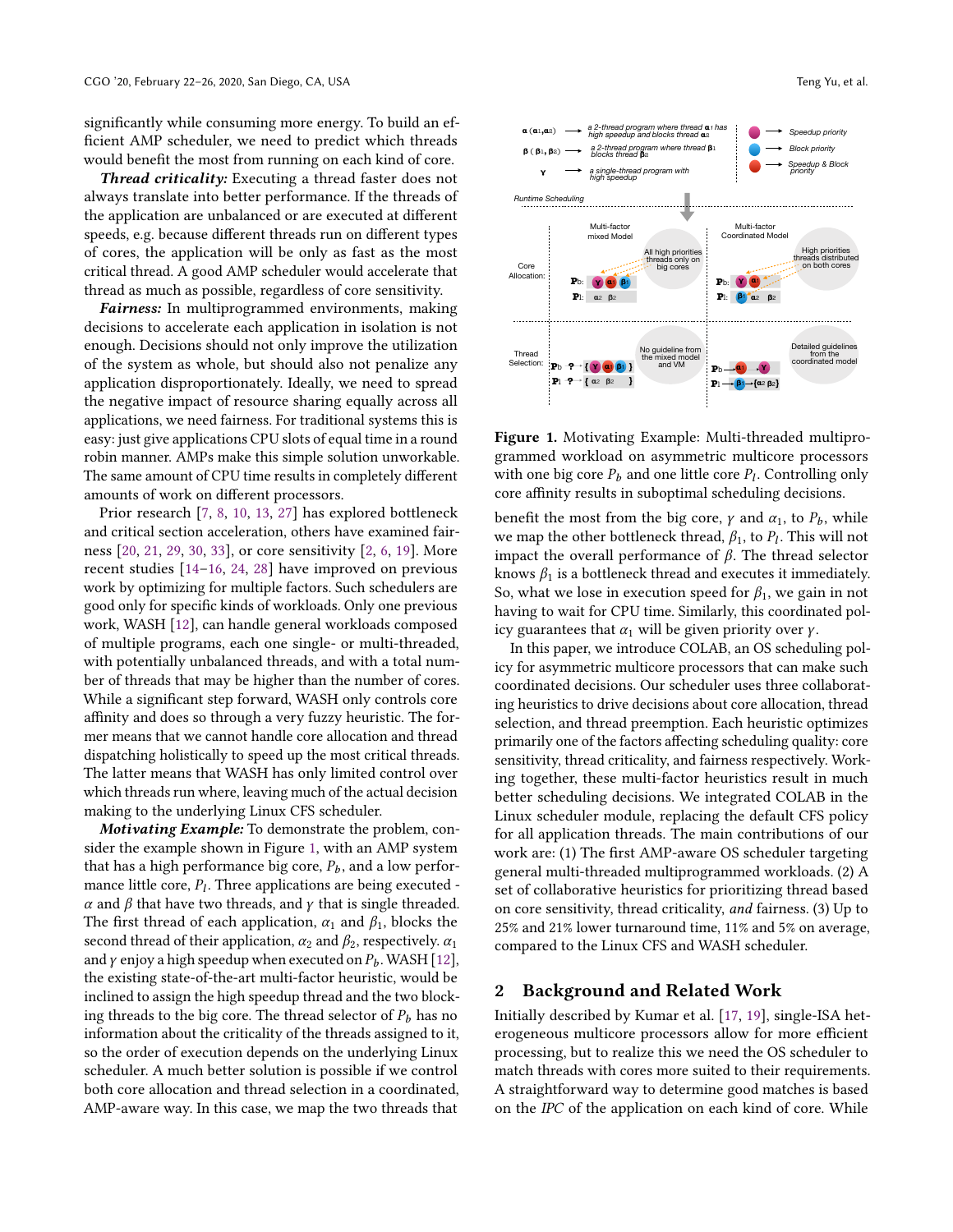<span id="page-2-0"></span>Table 1. Qualitative Analysis on Related Work

| Approaches             | Core  | Fairness Bottle- |      | Collaborative |
|------------------------|-------|------------------|------|---------------|
|                        | Sens. |                  | neck |               |
| Kumar, et al [19]      |       |                  |      |               |
| Li, et al $[20]$       |       |                  |      |               |
| Suleman, et al. [27]   |       |                  |      |               |
| Saez, et al. [24]      |       |                  |      |               |
| Craeynest, et al. [28] |       |                  |      |               |
| Cao, et al. $[6]$      |       |                  |      |               |
| Joao, et al [14]       |       |                  |      |               |
| ARM $[11]$             |       |                  |      |               |
| Kim, et al [16]        |       |                  |      |               |
| Jibaja, et al $[12]$   |       |                  |      |               |
| <b>COLAB</b>           |       |                  |      |               |

easy to understand and perform, IPC is a reliable metric of performance only for single threaded applications, the evaluation of all possible mappings might be lengthy, and it will be affected by resource sharing and phase changes.

To work around some of these problems, other approaches have used performance models to predict the speedup due to executing a thread on another core type. Saez et al. [\[24\]](#page-11-17) build such a model based on ILP and LLC miss rates, Craeynest et al. [\[29\]](#page-11-10) used CPI stack, ILP, and MLP, while Jibaja et al [\[12\]](#page-11-19) applied Principal Component Analysis to select the performance counters most closely correlated with performance and built a linear model out of them. In all cases, the predicted speedup is used to decide Core Sensitivity, how sensitive the thread's performance is on the type of core used. The more sensitive threads are assigned to high performance cores exclusively, the rest can be assigned to any type of core.

Acceleration of bottleneck and critical threads is also necessary for high performance on AMPs. Kumar et al. [\[18\]](#page-11-22) early on identified the benefit of executing Amdahl's serial bottlenecks on high performance cores, while executing parallel code in low performance, low power cores. Suleman et al. [\[27\]](#page-11-7) proposed accelerating critical code sections too, in order to minimize the time a thread works on shared data and keep such data on the big core caches. Joao et al. [\[13,](#page-11-6) [14\]](#page-11-15) generalized this idea by identifying and accelerating bottleneck functions dynamically. Using programmer hints and hardware support, they measure the number of cycles spent by each thread waiting on data from a (potential) bottleneck function. If above a waiting cycle threshold, the function is accelerated. Jibaja et al. [\[12\]](#page-11-19) proposed finding bottleneck Java threads by measuring waiting time on contended locks.

Maintaining scheduling fairness is an additional challenge introduced by AMPs. Fair schedulers try to balance the processing time given to each thread, process, or process group. Most implementations regard all sources of processing time as equivalent, which is not the case with AMPs. Li et al [\[21\]](#page-11-9) introduced asymmetry-aware load balancing where the load assigned to each core is proportional to its processing power.

<span id="page-2-1"></span>

Figure 2. A diagram of Performance Factors and Relationships with Scheduling Functions

Craeynest et al. [\[28\]](#page-11-18) built an equal progress scheduler. Using their performance model they were able to estimate the amount of small core processing time that each core should be given to progress as much as it has. The scheduler then prioritized threads so that the progress of all threads is the same. Multiple other scheduling heuristics have tried to maximize fairness on AMPs [\[16,](#page-11-16) [30,](#page-11-11) [33\]](#page-11-12) but for restricted scenarios.

Among all previous work on AMP schedulers, only ARM GTS [\[11\]](#page-11-21), Kim and Huh [\[16\]](#page-11-16) and Jibaja et al. [\[12\]](#page-11-19) targeted the general case of multi-threaded multi-programmed workloads. ARM GTS only controls the affinity of threads based on each thread's load average. High load threads run on big cores, low load threads run on little cores. GTS does not handle other aspects of heterogeneous scheduling, such as fairness and inter-thread communication. The uniformity fairness policy used in [\[16\]](#page-11-16) focuses only on fairness and core sensitivity, without provision for bottleneck acceleration. WASH [\[12\]](#page-11-19) is the closest existing scheduler to ours. It handles core sensitivity, bottlenecks, and maintains fairness for the general scheduling case but controls only core affinity, leaving all other decisions to the baseline Linux scheduler. We use a WASH-like implementation for the Linux scheduler as our state-of-the-art. A summary with qualitative comparison on the related work is shown in Table [1.](#page-2-0)

# 3 Multi-factor Coordinated Scheduler

In this section we analyze the performance impact of multiple runtime performance factors and their relationship with different scheduler components. We then build a scheduler which addresses these performance problems in a coordinated way.

## 3.1 Runtime Factor Analysis

Figure [2](#page-2-1) shows the relationship between runtime performance factors and the scheduler components that address them. In order to achieve runtime collaboration, both the core allocator and the thread selector share information and account for all measured performance factors, including core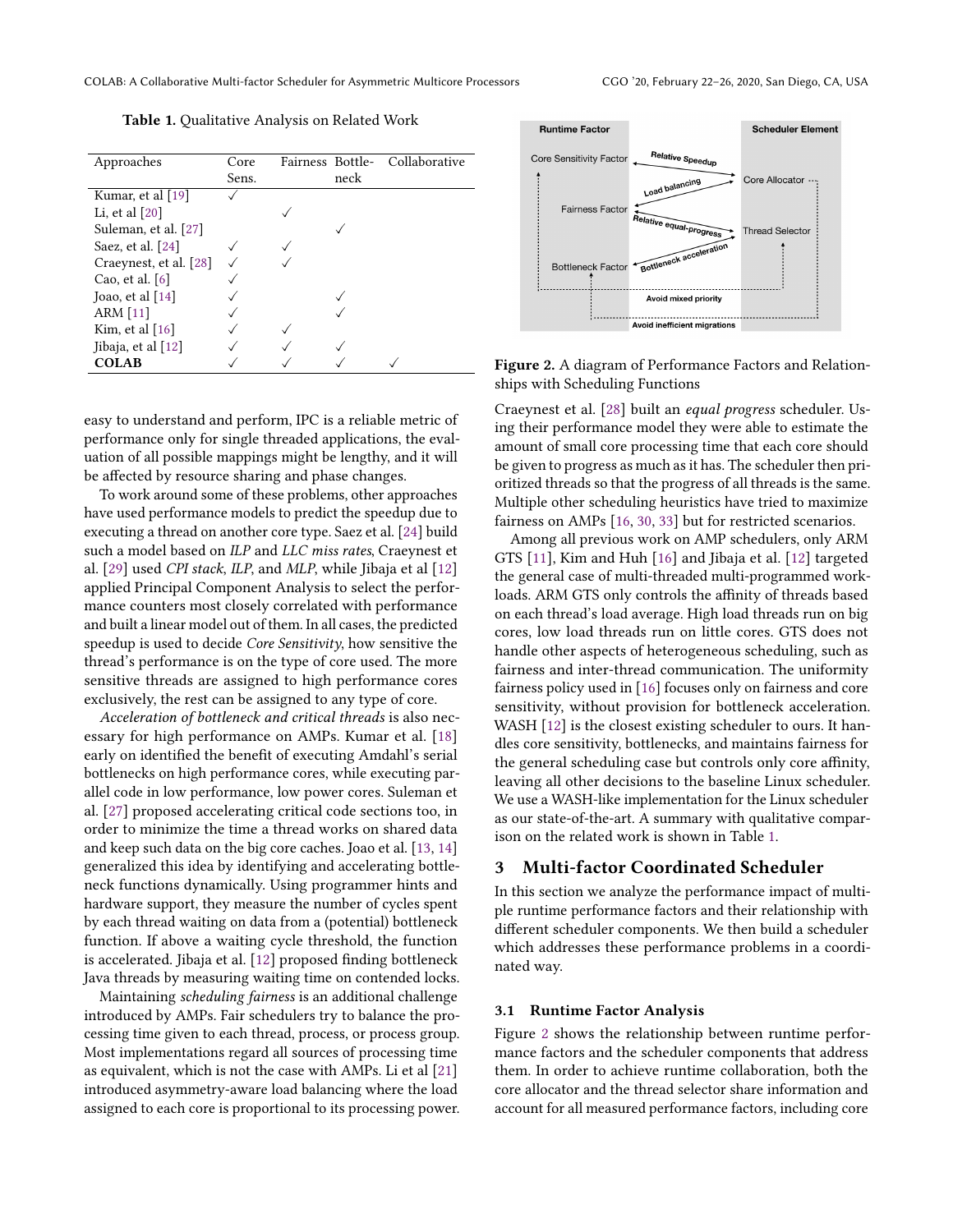sensitivity, bottleneck acceleration and fairness,as illustrated below:

Core Allocator: AMP-aware Core allocators are mainly directed by the core sensitivity factor – migrating a high speedup thread (with a large differential between big and little core execution time) from a little core to execute on a big core will generally provide more benefit than migrating a low speedup thread. However this heuristic is overly simplistic. Issues are revealed when the bottleneck factor is considered simultaneously on multiprogrammed workloads. Previous approaches [\[12\]](#page-11-19) simply combine the calculation from bottleneck acceleration and predicted speedup together, but this can result in suboptimal scheduling decisions – both locking threads and high speedup threads may be accumulating in the runqueues of big cores as described in the motivating example. More intelligent core allocation decisions can be made by avoiding a simple combination of bottleneck acceleration and speedup – the overall schedule can benefit from a more collaborative execution environment where big cores focus on high speedup bottleneck threads, and little cores handle other low speedup bottlenecked threads without additional migration. Furthermore, core allocators attempt to achieve relative fairness on AMPs by efficiently sharing heterogeneous hardware and avoiding idle resources as much as possible. Simply mapping ready threads uniformly between different type of cores can not achieve true load-balancing – the number of ready threads prioritized on different type of core is different and thus a hierarchical allocation should be applied to guarantee overall fairness, which avoids the need to frequently migrate threads to empty runqueues.

Thread Selector: The thread selector makes the final decisions on which thread will be executed during runtime. It is usually the responsibility of the thread selector to avoid bottlenecking by thread blocking. In a multi-thread multiprogrammed environment, multiple bottleneck threads from different programs may need to be accelerated simultaneously with constrained hardware resources. Instead of simply detecting the bottleneck threads and assigning all of them to big cores, as previous bottleneck acceleration schedulers do [\[12](#page-11-19)[–14\]](#page-11-15), the thread selector needs to make collaborative decisions – ideally, both big cores and little cores select bottlenecks to run simultaneously. Core sensitivity is usually unimportant to the thread selector – whether a thread can enjoy a high speedup from a big core compared with a little core is unrelated to which runqueue it is on, or came from. Therefore the thread selector should separate thread priority caused by core sensitivity and solely base decisions on bottleneck acceleration. One exception is that when the runqueue of a big core is empty and the thread selector is invoked – the speedup factors from core sensitivity of ready threads should be considered only in this case. Big cores may even preempt the execution of little cores when necessary. The final concern of thread selector concerns fairness. Scaling time slice of threads by updating the time interval of thread

<span id="page-3-0"></span>

Figure 3. Coordinated Model by Multi-factor Collaboration

selector has been shown to efficiently guarantee the equal progress [\[28\]](#page-11-18) in multi-threaded single-program workloads and achieve fairness. Problems occur when targeting multithreaded multi-programmed workloads. Simply keeping a thread-level equal progress is not enough to guarantee the multi-application level fairness – the thread selector should ensure the whole workload is in equal progress without penalizing any individual application. In fact, multi-bottleneck acceleration by both big and little cores does provide an opportunity for this - the thread selector makes the best attempt to keep fairness on all applications by accelerating bottlenecks from all of them and as soon as possible.

## 3.2 Collaboration

To address the problems detailed above, we designed a coordinated multi-factor scheduler in which the core allocator and the thread selector collaborate to achieve high performance and high fairness, when compared to WASH [\[12\]](#page-11-19). The flowchart of our model is shown in Figure [3.](#page-3-0) Collaboration is facilitated by periodically labeling ready threads in two different categories, based on runtime models of speedup prediction and bottleneck identification:

Labels for Core Allocation: Threads with high predicted speedup between big and little cores will be labeled as high priority on big cores. Threads with both low predicted speedup and blocking levels – non-critical threads – will obtain high priority on little cores (and low priority on big cores). Remaining threads obtain equal priority on either big or little cores – these threads can then be allocated freely to balance the load of cores.

Labels for Thread Selection: Threads with high blocking level will be labeled as high priority on local thread selection. The same priority will be given on these blocking threads whether the issuing cores are big or little, so the labels of thread selection do not distinguish the type of cores.The label nevertheless records the type of the current core – threads always have priority to be selected by the same type of cores if there exists a core of the same type with an empty runqueue. Running threads on little cores are also labeled as they may be preempted to migrate and execute on big cores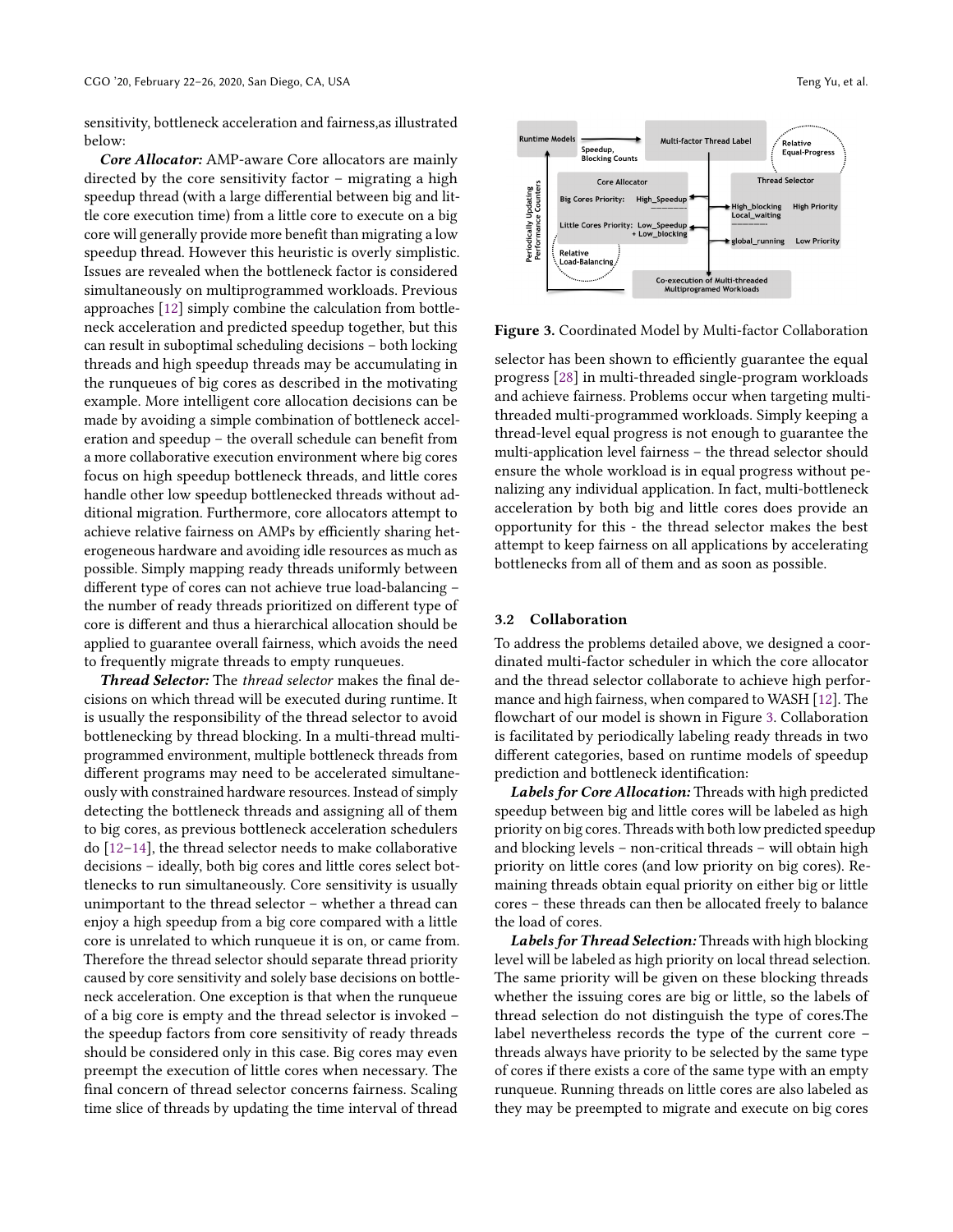when suited, but running threads will never have priority over waiting ready threads.

After the labeling process, fairness, core sensitivity and bottleneck acceleration are represented by labels on threads can be handled by either the core allocator or the thread selector or both together. Based on this coordinated model, the core allocator and thread selector handle different priorities queues from the set of ready threads – their decisions are not greedy on a mixed multi-factor ranking like WASH, rather provide a collaborative schedule. Another important issue handled by the collaborative multi-factor model is to ensure equal-progress of threads as shown in the upper-right corner of Figure [3.](#page-3-0) Instead of interfering with the priority and decisions of thread selection, we achieve equal progress in threads by our scaled time slice approach, based on the predicted speedup value of threads running on big cores. The slices of threads on big cores are relative shorter than on little cores. The thread selection function is triggered more often to swap executing threads on big cores, which guarantees the relative equal-progress of threads executed on all cores. The runtime model periodically extracts the performance counters, which represents the current execution environment of multi-threaded multi-programmed workloads on the AMPs. The model then computes the updated runtime factors, including the predicated speedup value and blocking counts. This information is attached to the threads and reported back to the multi-factor labeler for next round. We present our runtime implementations in the section below.

# 4 Runtime Design and Implementation

We implement our approach on the GEM5 simulator [\[5\]](#page-11-23), modifying the simulator and constructing interfaces between the Linux kernel v3.16 with the CFS scheduler.

#### 4.1 Runtime Factors Implementations

To implement the runtime multi-factor model, we update the main scheduler function \_\_sched\_\_schedule() of the Linux kernel by adding a thread labeling process as described in section 3.2 above. A similar approach is followed by our WASH re-implementation when updating thread affinities.

Machine Learning based Speedup Prediction: Predicting the relative speedup of each thread between different core types is central for any scheduler targeting AMPs. Our prediction uses an offline trained speedup model to estimate speedups online. This is a common approach in previous works [\[12,](#page-11-19) [24,](#page-11-17) [28\]](#page-11-18). To construct the training set, we run all applications in single-program mode with two symmetric configurations, using either only little cores or only big cores. We first record all 225 performance counters of the simulated big cores and the relative speedup between the two configurations. Since on a real system, we do not have access to all performance counters simultaneously, we apply Principal Component Analysis (PCA) technique [\[31\]](#page-11-24) to select the six performance counters with the largest effect on speedup modeling. We then normalize all counters to the number of <span id="page-4-0"></span>Table 2. Selected performance counters and Speedup Model

|       | Selected GEM5 performance counters by PCAT                             |                            |  |  |  |
|-------|------------------------------------------------------------------------|----------------------------|--|--|--|
| Index | Name                                                                   | Description [5]            |  |  |  |
| $A$ : | fp_regfile_writes                                                      | # integer regfile writes   |  |  |  |
| B:    | fetch.Branches                                                         | # branches encountered     |  |  |  |
| C:    | rename.SQFullEvents                                                    | # SQ-full blocks           |  |  |  |
| D:    | quiesceCycles                                                          | # interrupt waiting cycles |  |  |  |
| $E$ : | dcache.tags.tagsinuse                                                  | # tags of dcache in use    |  |  |  |
| F:    | fetch.IcacheWaitRetryStallCycles                                       | # MSHR-full stall cycles   |  |  |  |
| G:    | commit.committedInsts                                                  | # instructions committed   |  |  |  |
|       | Linear predictive speedup model                                        |                            |  |  |  |
|       | $2.6109 + ((0.0018*-0.185A)+(0.0259*0.187B)+$                          |                            |  |  |  |
|       | $(0.1047*0.194C)+(0.023*0.238D)+(0.0492*-0.299E)+(-0.1388*-0.227F))/G$ |                            |  |  |  |

committed instructions and use linear regression to build the final model, shown in Table [2.](#page-4-0)

Bottleneck Identification: On modern Linux systems synchronization primitives are almost always implemented using kernel futexes, regardless of the threading library used. Futex-based mechanisms use a single atomic instruction in user space to acquire or release the futex, if it is uncontested. Otherwise, it triggers system calls to forces the thread to sleep or to wake up sleeping threads. This gives us a convenient single point for monitoring blocking patterns between threads. We first add code in futex\_wait\_queue\_me() and futex\_lock\_pi(), right before the active thread starts waiting on a futex. We record the current time and store it in the task\_struct of the thread. We then insert code in wake\_futex() and wake\_futex\_pi(), right before the waiting task is woken up by the thread releasing the futex. There we calculate the length of the waiting period and we accumulate it in the task\_struct of the thread releasing the futex. This way we are able to measure the cumulative time each thread has caused other threads to wait. We use this as our metric of thread criticality for the rest of the paper.

Speedup based Scale-slice Preemption: Although we implement our scheduler on Linux kernel by fully re-writing both the core allocator and thread selector, the underlining preemption mechanism of Linux is applying the virtual runtime vruntime in CFS with red-black tree data structure whenever a new task is enqueued, a preemption wake-up function is invoked to check whether the new coming task should preempt the current task by computing the difference in vruntime and comparing with a boundary. To achieve equal-progress on AMPs, threads running on different types of cores should have different time slices instead of trying to achieve complete fairness on time. We update the default preemption function wakeup\_preempt\_entity() in Linux by constructing an interface to the GEM5 simulator. To ensure relative equal progress, we apply our runtime speedup model to update the vruntime of the task by dividing it by the its speedup value if the triggering core is a big core.

## 4.2 Scheduling Algorithm Implementation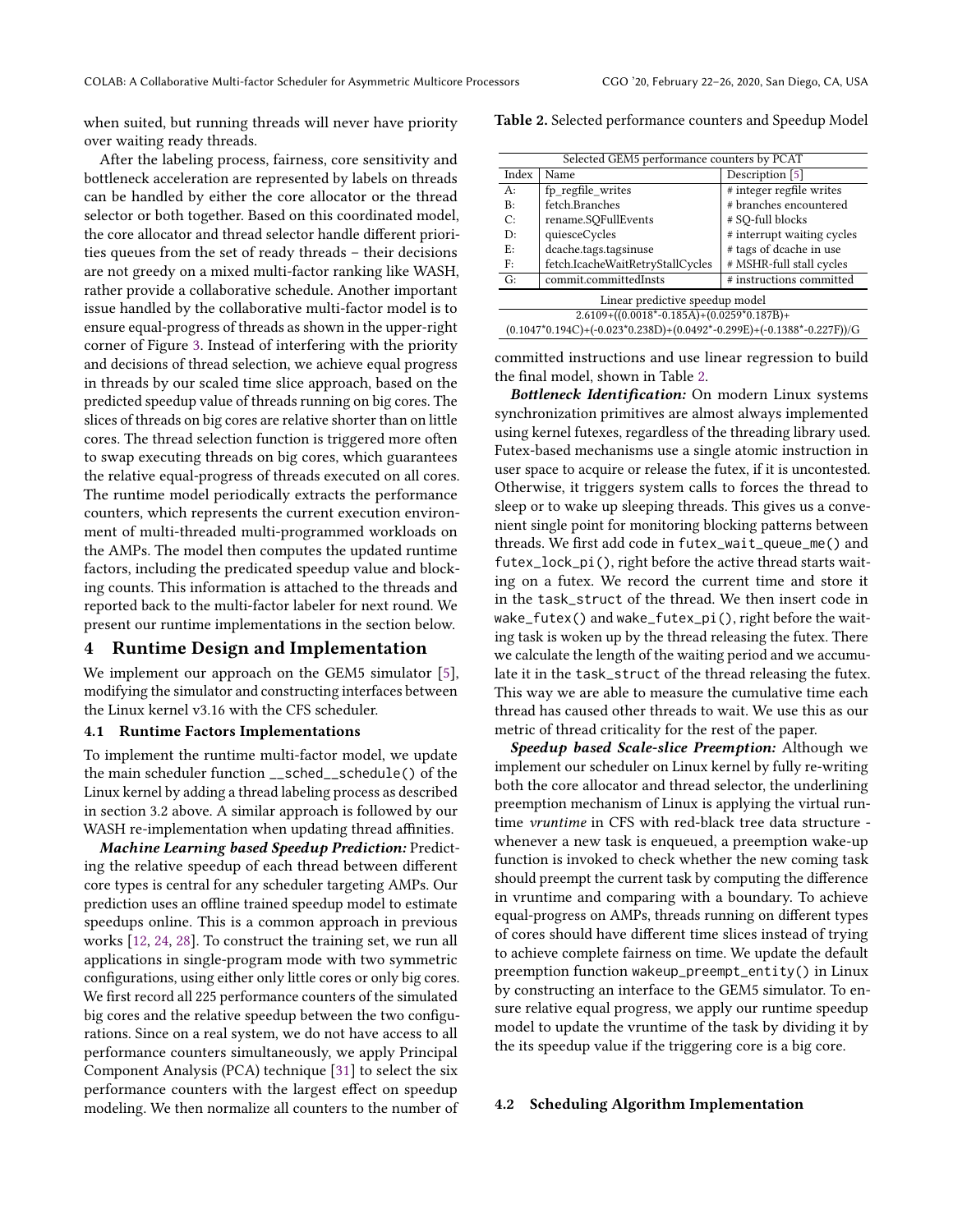<span id="page-5-0"></span>Algorithm 1 Collaborative Multi-factor Scheduler targeting Asymmetric Multicore Processors

Our scheduling algorithm (see Alg. [1\)](#page-5-0) is implemented by overriding the default task selector pick\_next\_task\_fair() and core allocator select\_task\_rq\_fair() in Linux kernel supported by the runtime factors. In line with standard Linux notation, we use  $rq$  and  $cur$  to represent runqueue and the current task of a core, respectively. We describe the two main functions followed by a discussion on scheduling overhead:

Hierarchical Core Allocator: When a spawned or woken thread is ready to be executed, the core allocator will be invoked to assign this thread to a core's runqueue. To achieve relative load balancing and consider the influence from the core sensitivity factor, we involve a hierarchical round-robin mechanism rr\_allocator\_(). Indicated by the speedup and blocking labels, threads are allocated to different core groups. Threads with high speedup will be round-robin assigned in big core clusters. Low speedup and low blocking threads will only be assigned in little core clusters. Remaining ready threads (usually with average speedup level and little blocking) will be relatively equally allocated to both core types by rr\_allocator\_(). This final round-robin decision helps to keep both core clusters equally occupied and load balanced.

Biased-global Thread Selector: The thread selector is based on the principle of accelerating the most critical/blocking thread as soon as possible. The selector always tries to choose a thread from the local runqueue first. When there are no ready threads and migration is beneficial, the core triggers the migration of a candidate thread waiting in another runqueue. The highest blocking thread will be selected. To reduce the overhead of accessing state in other runqueues, we follow the same principle as the default Linux CFS scheduler, returning the best candidate thread from the local core group first. Further, we allow a big core to select and preempt a running thread on a little core to accelerate it. Big cores are allowed to go idle only when there is no ready thread left for instance, we do not allow a little core to preempt a big core's execution. The equal-progress for achieving fairness is addressed by the scale-slice preemption checker – we give

each thread a maximum time slice relative to its expected performance on the asymmetric core.

**Scheduling Overhead:** The overhead of the performance model is small. It is updated only every 10 msec and it requires the evaluation of the linear regression equation for each thread. To maintain per task performance counter information we need to access the hardware performance counters every time we context switch. The cost of doing so is negligible, around 100 cycles on big.LITTLE. The rest of scheduling overhead comes from labeling all threads based on predicted speedup and blocking level every 10 msec. This is similar to the scheduling overhead of WASH and is infrequent enough to not affect us.

# 5 Experimental Evaluation

#### 5.1 Experimental Setup

Experimental Environment: We ran our experiments on GEM5, simulating an ARM big.LITTLE-like architecture. The big cores are similar to out-of-order 2 GHz CortexA57 cores, with a 48 KB L1 instruction cache, 32 KB L1 data cache and 2 MB L2 cache. The little cores are similar to in-order 1.2 GHz CortexA53 ones, with a 32 KB L1 instruction cache, 32 KB L1 data cache and 512 KB L2 cache. We evaluated four distinct hardware configurations: 2B2S, 2B4S, 4B2S, 4B4S, where B denotes big cores and S denoted little cores. We chose to use a simulated environment to make it easier to evaluate our approach on multiple different hardware configurations. While we targeted simulated ARM cores, the underlying general procedure and model can be implemented on any real processor as long as they provide enough hardware performance monitor units (PMU). All hardware counters used by our model are supported by the real ARM Cortex-A57/A53 [\[1\]](#page-10-1) PMU.

<span id="page-5-1"></span>Table 3. Benchmarks categorization [\[4,](#page-11-25) [26,](#page-11-26) [32\]](#page-11-27)

| Name           | Sync. Rate | Comm/Comp Ratio |
|----------------|------------|-----------------|
| blackscholes   | low        | high            |
| bodytrack      | medium     | high            |
| dedup          | medium     | high            |
| ferret         | high       | medium          |
| fluidanimate   | very high  | low             |
| freqmine       | high       | high            |
| swaptions      | low        | low             |
| radix          | low        | high            |
| lu ncb         | low        | low             |
| lu cb          | low        | low             |
| ocean cp       | low        | low             |
| water_nsquared | medium     | medium          |
| water_spatial  | low        | low             |
| fmm            | medium     | low             |
| fft            | low        | high            |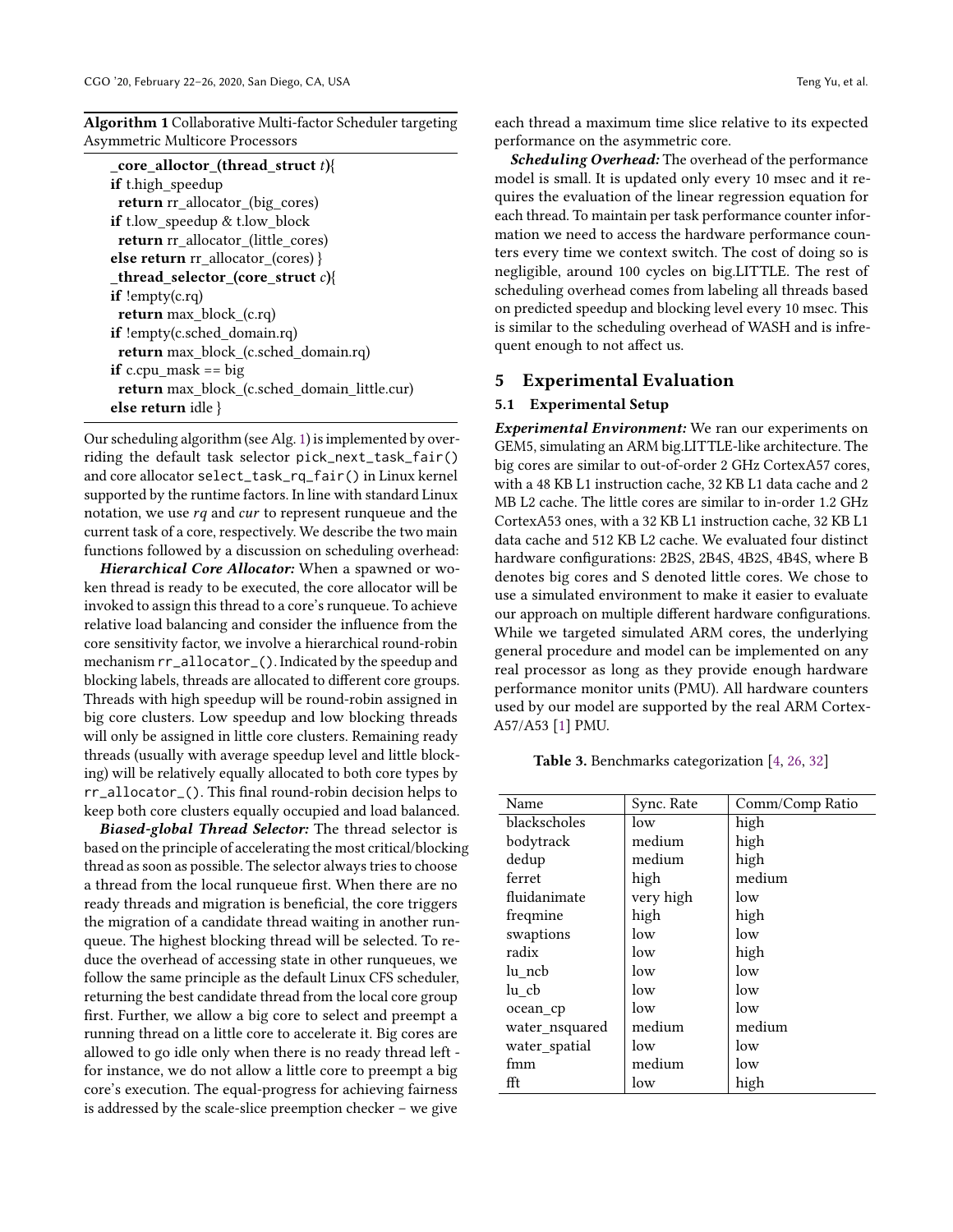<span id="page-6-0"></span>

| Synchronization-intensive VS Non-synchronization-intensive Workloads |  |                                                 |         |                                         |                                    |                                                            |   |    |
|----------------------------------------------------------------------|--|-------------------------------------------------|---------|-----------------------------------------|------------------------------------|------------------------------------------------------------|---|----|
| Index                                                                |  | Workload Composition                            |         |                                         | Threads<br>Synchronizations        |                                                            |   |    |
| $Sync - 1$                                                           |  | water_nsquared - fmm                            |         |                                         | intensive                          | $\overline{4}$                                             |   |    |
| $Sync - 2$                                                           |  | dedup - fluidanimate                            |         |                                         | intensive                          | 18                                                         |   |    |
| $Sync - 3$                                                           |  | water nsquared - fmm - fluidanimate - bodytrack |         |                                         |                                    | intensive                                                  | 9 |    |
| $Sync - 4$                                                           |  | dedup - ferret - fmm - water nsquared           |         |                                         | intensive                          | 20                                                         |   |    |
| NSync - 1                                                            |  | water_spatial - lu_cb                           |         |                                         | non-intensive                      | $\overline{4}$                                             |   |    |
| NSync - 2                                                            |  | blackscholes - swaptions                        |         |                                         | non-intensive                      | 16                                                         |   |    |
| NSync - 3                                                            |  | radix - fft - water_spatial - lu_cb             |         |                                         | non-intensive                      | 8                                                          |   |    |
| NSync - 4                                                            |  | blackscholes - ocean_cp - lu_ncb - swaptions    |         |                                         | non-intensive                      | 20                                                         |   |    |
|                                                                      |  |                                                 |         |                                         |                                    | Communication-intensive VS Computation-intensive Workloads |   |    |
| Index                                                                |  | Workload Composition                            |         |                                         | Comm/Comp                          | Threads                                                    |   |    |
| $Comm - 1$                                                           |  | water_nsquared - blackscholes                   |         |                                         | Communication-intensive            | $\overline{4}$                                             |   |    |
| $Comm-2$                                                             |  | ferret - dedup                                  |         |                                         | Communication-intensive            | 16                                                         |   |    |
| $Comm-3$                                                             |  | water_nsquared - fft - radix - bodytrack        |         |                                         | Communication-intensive            | 9                                                          |   |    |
| $Comm-4$                                                             |  | blackscholes - dedup - ferret - water_nsquared  |         |                                         | Communication-intensive            | 20                                                         |   |    |
| $Comp - 1$                                                           |  | water_spatial - fmm                             |         | Computation-intensive                   | $\overline{4}$                     |                                                            |   |    |
| Comp - 2                                                             |  | fluidanimate - swaptions                        |         | Computation-intensive                   | 17                                 |                                                            |   |    |
| $Comp - 3$                                                           |  | lu_ncb - fmm - water_spatial - lu_cb            |         |                                         | Computation-intensive              | 8                                                          |   |    |
| Comp - 4                                                             |  | fluidanimate - ocean_cp - lu_ncb - swaptions    |         | Computation-intensive                   | 20                                 |                                                            |   |    |
|                                                                      |  |                                                 |         | Random-mixed Multi-programmed Workloads |                                    |                                                            |   |    |
| Index                                                                |  | Workload Composition                            | Threads | Index                                   |                                    | Workload Composition                                       |   |    |
| $Rand - 1$                                                           |  | lu cb - dedup                                   | 19      | $Rand - 6$                              |                                    | water spatial - fmm - fft - fluidanimate<br>21             |   |    |
| Rand - 2                                                             |  | lu ncb - bodytrack                              | 10      | $Rand - 7$                              |                                    | fmm - water spatial - ferret - swaptions<br>20             |   |    |
| Rand - 3                                                             |  | ferret - water_spatial                          | 9       | Rand - 8                                |                                    | water_spatial - water_nsquared - ferret - freqmine<br>17   |   |    |
| $Rand - 4$                                                           |  | ocean cp - fft                                  | 8       | $Rand - 9$                              |                                    | blackscholes - bodytrack - dedup - fluidanimate<br>55      |   |    |
| Rand - 5                                                             |  | freqmine - water nsquared                       | 6       | Rand - 10                               | lu_cb - lu_ncb - bodytrack - dedup |                                                            |   | 53 |

Table 4. Multi-programmed Workloads Compositions

Workloads: For our workloads we used 15 different benchmarks (Table [3\)](#page-5-1), pulled from PARSEC3.0 [\[3\]](#page-11-28) and SPLASH2 [\[32\]](#page-11-27). To keep the simulation time reasonably short, we use the simsmall inputs. We group the benchmarks based on two criteria: a) synchronization intensity and b) communication vs computation intensity. For each group, we randomly generate workloads with variable numbers of benchmarks and threads. These workloads allow us to investigate the behavior of the three scheduling policies under different extremes. To explore the general case of scheduling for an AMP system, we also randomly generate 10 workloads with benchmarks from all groups. Table [4](#page-6-0) shows the selected workloads. For all of them, the experiment starts from a checkpoint taken after all benchmarks have completed their initialization.

Each individual result represents the average over two simulations with different core orders - either big cores first or little cores first. Even small variations in the initial state of the system can have a significant effect on scheduling decisions and thus performance. For the Linux scheduler in particular, the order of starting benchmarks will decide which benchmarks will be initially assigned to big and little cores. By varying the initial state and measuring average runtimes over multiple simulations, we minimize the effect of randomness on our evaluation.

Metrics: Our evaluation uses two metrics to quantify scheduling efficiency: Heterogeneous Average Normalized

Turnaround Time (H\_ANTT) and Heterogeneous System Throughput (H\_STP). They are based on ANTT and STP, as introduced in [\[9\]](#page-11-29). Both ANTT and STP use as their baseline the runtime of each application when executed on its own, i.e. when there is no resource sharing and scheduling decisions have little effect. ANTT is the average slowdown of all applications in the mix relative to their isolated baseline runtime. STP is the sum of the throughputs of all applications, relative to their isolated throughput.

For AMPs, these two metrics fail to work as intended. The runtime when executed alone is still affected by scheduling decisions, e.g. which threads to run on big cores. To overcome the problem, our modified metrics H\_ANTT and H\_STP use the runtime of each application in the mix when executed alone on a system where there are only big cores. If the turnaround time of each application i while being co-scheduled is running alone on a big-only system is  $T_i^{SB}$ , then:  $\mathcal{F}_i^M$  and the turnaround time for the same application when

$$
H\_ANTT = \frac{1}{n} \sum_{i=1}^{n} \frac{T_i^M}{T_i^{SB}}, \ H\_STP = \sum_{i=1}^{n} \frac{T_i^{SB}}{T_i^M}
$$

When we evaluate a single benchmark on its own, we use the Heterogeneous Normalized Turnaround Time (H\_NTT):

$$
H\_NTT = \frac{T^M}{T^{SB}}
$$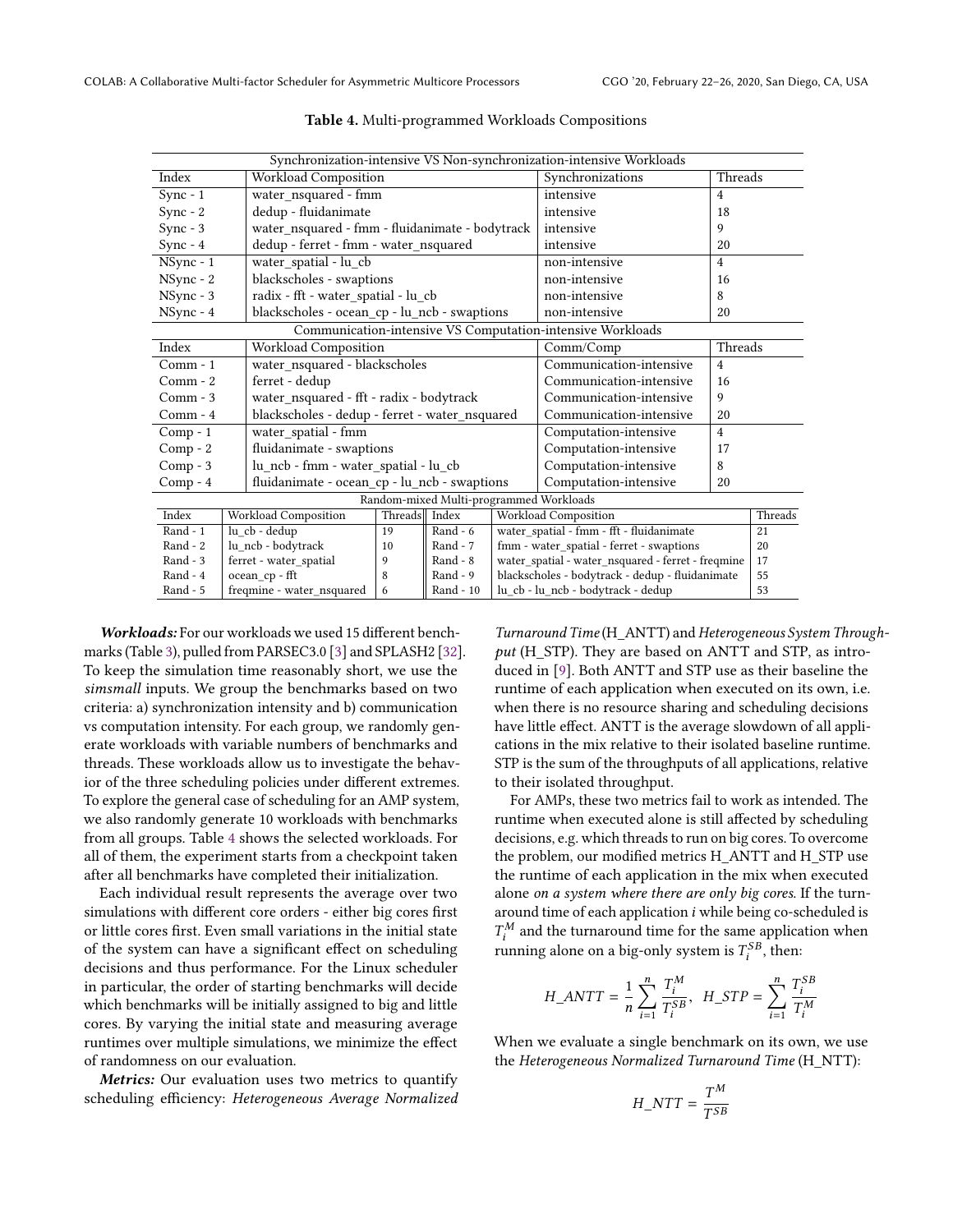Heterogeneous Normalized Turnaround Time

<span id="page-7-0"></span>

Figure 4. Performance of single program workloads on a 2-big 2-little system. Lower is better.

H\_ANTT and H\_NTT are better when lower, H\_STP is better when higher. For most figures, we further normalize our results relative to the Linux CFS results for the same configuration and workload.

Schedulers: We evaluate COLAB by comparing it against the default Linux CFS scheduler [\[23\]](#page-11-30) and a state-of-the-art realistic scheduler based on WASH [\[12\]](#page-11-19). CFS is the default Linux scheduler and it provides fairness while trying to maximize the overall CPU resource utilization. The original WASH was implemented inside a Java VM to control Java thread affinities. In our re-implementation of WASH, we use the same heuristic but we drive it with a core sensitivity model that fits the simulated system and we use it for controlling all application threads.

## 5.2 Single-programmed Workloads

Much of the research on AMP scheduling focuses on singleprogrammed workloads, where fairness and load balancing are not important and the focus is on core sensitivity and bottleneck acceleration. In this section, we examine how COLAB fares under this scenario. Figure [4](#page-7-0) shows H\_NTT under Linux (blue), WASH (red) and COLAB (violet), for our multi-threaded benchmarks when executed alone on a 2-big-2-little hardware configuration. We do not consider the three SPLASH2 benchmarks fmm, water nsquared and water spatial, since they do not support more than 2 threads with simsmall input size on GEM5 and scheduling them optimally for performance is trivial.

The AMP-agnostic Linux scheduler is inappropriate for most benchmarks. COLAB improves H\_NTT by up to 58% and by 12% on average and up to 173% over Linux CFS for ferret, where most computation happens in a pipeline pattern with unbalanced stages. AMP-aware schedulers take advantage of that by scheduling the longest stages, the bottleneck threads, on big cores. As a result, COLAB does only 13% worse than running on a system with four big cores. Compared to WASH, COLAB achieves its best result for fluidanimate. Previous work [\[4\]](#page-11-25) has shown that fluidanimate

has around 100x more lock-based synchronizations than other PARSEC applications. Our collaborative core allocation and thread selection policy is much better than WASH at prioritizing bottleneck threads. As a result, we reduce turnaround time by 30% compared to Linux and 20% compared to WASH. In some cases, such as bodytrack, lu\_ncb, or freqmine, AMP-awareness has little effect on performance. Such benchmarks split work dynamically between threads, which then all have the same core sensitivity and the application adapts automatically to asymmetries in processing speed. AMP-aware policies offer no benefit while introducing overheads, as was also noted in [\[12\]](#page-11-19). The pipeline benchmark dedup has five stages to stream the input set. When there are more threads than available cores, both heterogeneousaware schedulers can not service the excess threads in time, resulting in a certain impact on overall system performance. There is only one case where COLAB performs significantly worse than WASH. For swaptions, we perform as well as the AMP-agnostic Linux scheduler while WASH improves turnaround time by 31%. This is because the bottleneck threads of swaptions are core insensitive while the non-bottleneck threads are core sensitive. This being the ideal case for WASH, it improves turnaround time while we fail to do the same.

On average, WASH and COLAB perform similarly well and improve performance by 12% compared to Linux when handling single program workloads. This is a limited scenario, with no need for fairness and a simple decision space. COLAB was not expected to perform much better than the state-of-the-art, doing as well as it is a positive result.

## 5.3 Multi-programmed Workloads

The main aim of the COLAB scheduler is to target workloads of multiple multi-threaded programs, which represents the most general case for CPU scheduling. In this section, we evaluate the performance of COLAB in this setting. Overall, our scheduler is able to outperform both the Linux CFS and WASH when there is room for improvement. This is particularly true when we have a limited number of big cores and/or many communication-intensive benchmarks. In such cases, we need to consider at the same time both core affinity and thread bottlenecks. COLAB can do that, while CFS and WASH cannot, leading to significant performance improvements. In the rest of this subsection, we examine the behavior of COLAB under four different hardware configurations for the five different classes of workloads shown in Table [4.](#page-6-0)

Synchronization-intensive vs Synchronization Nonintensive workloads: The synchronization-intensive group contains workloads where all programs have high synchronization rates. Because of this, we expect them to have a large number of bottleneck threads, so COLAB should be able to schedule them better than CFS and WASH. Conversely, synchronization non-intensive workloads should provide few opportunities for COLAB to improve on CFS and WASH.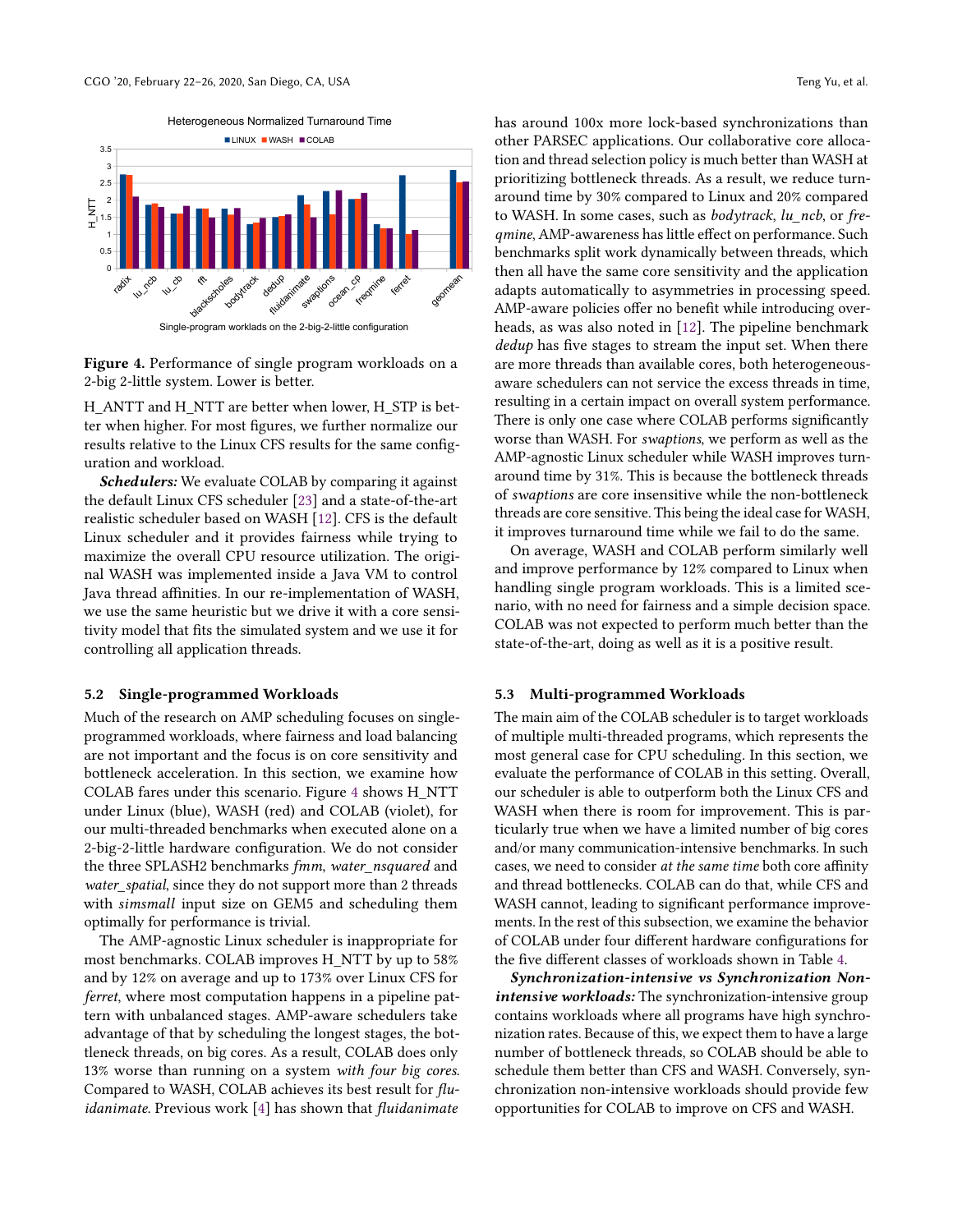<span id="page-8-0"></span>

Figure 5. Performance of Synchronization-Intensive and Non-Synchronization-Intensive Workloads. All results are normalized to the Linux CFS ones. Lower is better for H\_ANTT and higher is better for H\_STP.

Figure [5](#page-8-0) show the performance of all three schedulers for each workload class and hardware configuration. The two plots show the average H\_ANTT (top) and the average H\_STP (bottom). The left and right half of each plot contain the results for the synchronization-intensive (Sync) and synchronization non-intensive (N\_Sync) workload classes, respectively. The results agree with our expectations. We observe that COLAB improves the turnaround time of Sync workloads by around 15% and 4% on average compared to CFS and WASH, respectively. We also see that hardware configurations with low core counts, such as 2B2S, favor COLAB. We reduce turnaround time by up to 20% over CFS and by up to 16% over WASH. With fewer cores, the pressure from co-executed applications rises and properly balancing bottleneck acceleration and core sensitivity across multiple programs becomes increasingly difficult. WASH places all bottleneck threads onto the big cores, which results in these threads having to wait for CPU time in busy run queues, ending up with only 3% of performance improvement over Linux. COLAB handles these bottleneck threads in a more holistic way, improving turnaround time by 20% and system throughput by 27%, compared to Linux. **19 and the set of the set of the set of the set of the set of the set of the set of the set of the set of the set of the set of the set of the set of the set of the set of the set of the set of the set of the set of the** 

As for N\_Sync workloads, there are few bottleneck threads to be accelerated, making scheduling decisions much eas-

<span id="page-8-1"></span>

Figure 6. Performance of Communication-Intensive and Computation-Intensive Workloads. All results are normalized to the Linux CFS ones. Lower is better for H\_ANTT and higher is better for H\_STP.

to Linux, with COLAB improving average turnaround time by 6% and average system throughput by 12% compared to Linux. An interesting point is that COLAB does significantly better (10% and 15% improvement on turnaround time) than WASH and Linux for N\_Sync workloads on the 4B2S configuration. In this case, where we have sufficient big core resources without enough critical threads, WASH keeps migrating predicted critical threads on big cores even when there is no actual need. However, COLAB will make intelligent decisions by keeping relatively more threads on little cores, which gives more chance for big cores to always execute the limited really critical threads as soon as possible.

Communication-intensive vs Computation-intensive workloads: When handling programs with high communicationto-computation ratios, bottleneck threads are likely to arise and accelerating them is critical. This is an ideal scenario for COLAB. On the other hand, workloads with little communication are easier to schedule, so CFS and WASH should do reasonably well, leaving little space for improvement.

Figure [6](#page-8-1) shows the evaluation results for these two classes of workloads, Comm and Comp. Both COLAB and WASH improve over the Linux scheduler for communication-intensive workloads. They, however, offer different advantages on different hardware configurations. COLAB distributes the bottleneck threads to both big and little cores which is extremely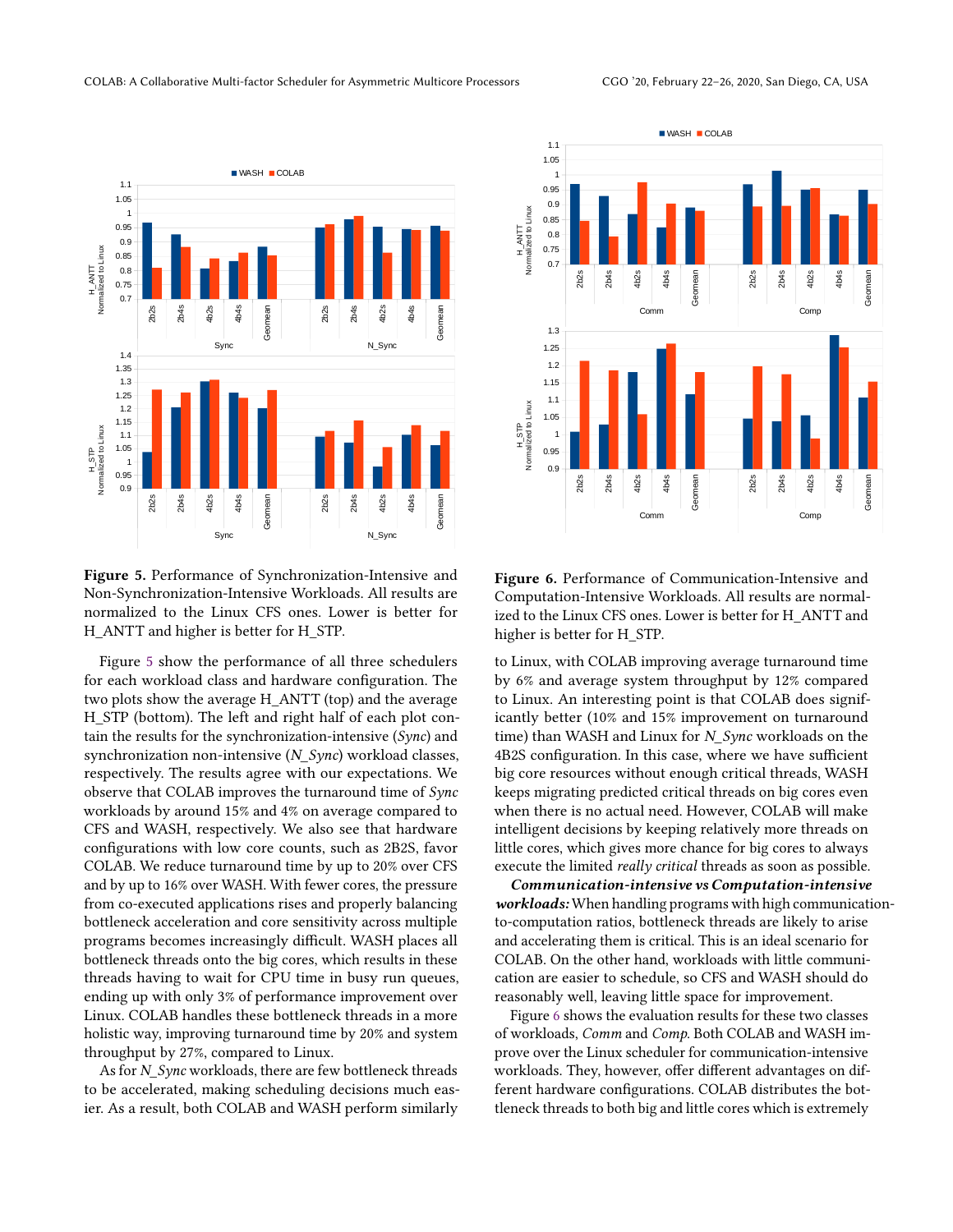<span id="page-9-0"></span>![](_page_9_Figure_1.jpeg)

Figure 7. Performance of 2- and 4-programmed Workloads. All results are normalized to the Linux CFS ones. Lower is better for H\_ANTT and higher is better for H\_STP.

important when having only two big cores (2B2S, 2B4S). CO-LAB improves the turnaround time by up to 21% compared to Linux and 15% compared to WASH on the 2B4S configuration. When more big cores are available, WASH does better as it keeps all bottleneck threads on big cores. On these configurations, WASH improves turnaround time by up to 18% over Linux (on the 4B4S configuration) and up to 10% over COLAB (on the 4B2S configuration). On average, COLAB reduces turnaround time by around 12% compared to Linux and 1% compared to WASH for the communication-intensive workload class. Figure [6](#page-8-1) also confirms that there are few opportunities for better scheduling with computation-intensive workloads. Still, COLAB does better than WASH and Linux. Its turnaround time and system throughput are improved by around 10% and 15%, respectively, compared to Linux and 5% compared to WASH. This is, again, due to a fact that multiple bottlenecks are distributed both to big and little cores, which results in more efficient use of the available hardware resources for the few bottlenecks that are present. Figure 7. Performance of 2 and 4 pergenerate Workloads.<br>
Figure 7. Performance of 2 and 4 pergenerate Workloads.<br>
All results are normalized to the limit CS ones. Lower is<br>
the three for  $1$ . ANTT and higher is better for

Mixed workloads: This class of workloads represents the general case of different applications with different needs, affinities, and communication patterns competing for the same cores. Figure [7](#page-9-0) shows the results for 10 such workloads. COLAB performs very well for these workloads: more diverse programs mean more asymmetry, more bottlenecks, more critical threads, and more potential for acceleration. Our collaborative multi-factor scheduler carefully balancing all scheduling aims (core sensitivity, thread criticality and fairness) leads to a significant performance gain against WASH and Linux. COLAB improves turnaround time and system throughput by around 12% and 11% compared to Linux and around 8% and 7% compared to WASH.

Thread and program count: To examine the impact of thread and program count on the behavior of each scheduler, we grouped our experimental results based on these two properties. Figure [8](#page-9-1) shows the performance of all schedulers both for workloads with a low thread count (less than the core count for that hardware configuration) and for work-

<span id="page-9-1"></span>![](_page_9_Figure_6.jpeg)

Figure 8. Performance of low number of application threads and high number of application threads Workloads. All results are normalized to the Linux CFS ones. Lower is better for H\_ANTT and higher is better for H\_STP.

<span id="page-9-2"></span>![](_page_9_Figure_8.jpeg)

Figure 9. Performance of 2- and 4-programmed Workloads. All results are normalized to the Linux CFS ones. Lower is better for H\_ANTT and higher is better for H\_STP.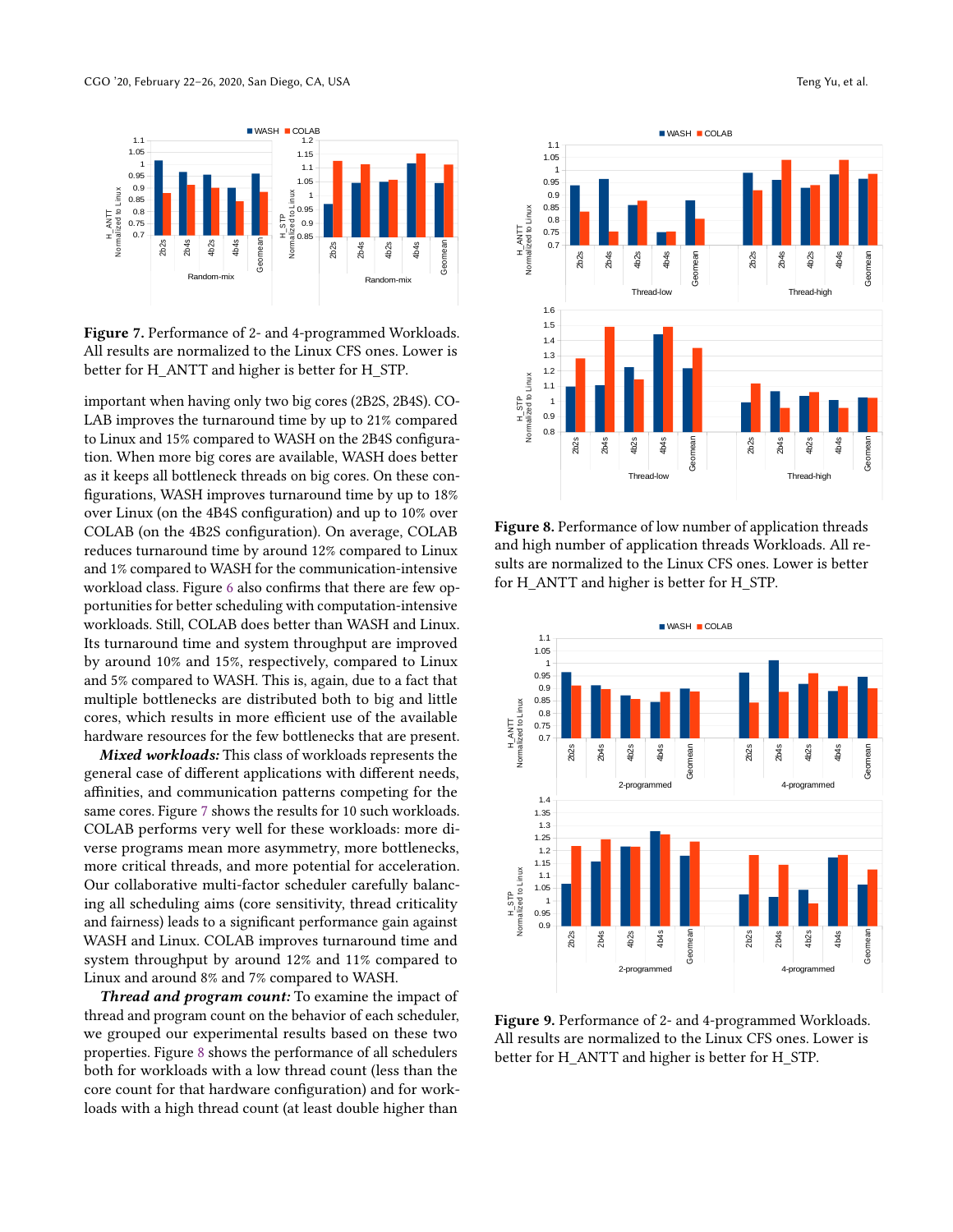the maximum core count). We observe that both COLAB and WASH perform significantly better than Linux for workloads with a low number of threads. Fewer threads make it easier to identify bottleneck threads and give them the resources they need - either by migrating them to big cores (WASH and COLAB) or by prioritizing them on little cores (COLAB). With limited big core resources, COLAB does much better than WASH since it distributes bottleneck threads on all available cores, avoiding overloading the few big cores and keeping the little cores idle. COLAB outperforms Linux by up to 25% (2B4S) and WASH by up to 21% (2B4S) on turnaround time. On average, COLAB improves turnaround time and system throughput by around 20% and 35% compared to Linux and around 8% and 11% compared to WASH for workloads with a low number of threads. For workloads with a high thread count, neither Linux nor WASH are able to improve much on Linux. Overloading the system with threads means that, regardless of where we place threads, cores will have long runqueues. In this case, all cores will have long run queues and COLAB and WASH increase the management overhead (including more frequent thread migrations) with little benefit, leading to performance degradation. Of the two heterogeneity-aware schedulers, COLAB, with its scale-slice technique, more frequently migrates threads, which results in a slightly worse performance than WASH. On average, COLAB improves turnaround time and system throughput by less than 2% and 3% compared to Linux, while WASH slightly outperforms COLAB by 2% on turnaround time and 0.2% on system throughput.

We see a similar picture when we considered workloads with different number of programs in them. Figure [9](#page-9-2) shows the performance of all schedulers for 2-programmed and 4-programmed workloads. As in the case of high and low thread counts, increasing the number of co-executed programs gives higher pressure on the scheduler, increasing the waiting time of threads in runqueues and reducing the direct benefit of migration between waiting threads. But more programs also cause more bottlenecks and provide new opportunities for co-acceleration instead of only increasing data-parallel threads. By intelligently distributing bottleneck threads from different programs between big and little cores, COLAB faces less problems than WASH from the pressure of increasing programs.

As a result, both COLAB and WASH outperform Linux by more than 10% on 2-programmed workloads on turnaround time and COLAB can keep the 10% performance gain also on 4-programmed workloads, while WASH reduced to only have 5% performance gain on 4-programmed workloads. As for system throughput, COLAB improves by 23% and 12% on 2-programmed and 4-programmed workloads compared to Linux while improves by 5% and 6% on 2-programmed and 4-programmed workloads compared to WASH.

Summary of Experiments: Our experiments showed that the state-of-the-art heterogeneous-aware WASH scheduler

struggles to make better scheduling decisions that the Linux schedules for synchronization-intensive workloads, computationintensive workloads, low threads number workloads, high program number workloads, mixed multi-class workloads and limited big cores configurations. Trying to handle both core sensitivity, bottleneck acceleration and fairness through thread affinity alone may lead to too many threads assigned to big cores. Instead, we assign on big cores only threads which run significantly faster on them and we prioritize running bottleneck threads regardless of their thread affinity. This leads to improved turnaround time, higher throughput, and better use of the processor resources compared to both Linux and WASH. In summary from all 312 experiments, CO-LAB improves turnaround time and system throughput by 11% and 15% compared to Linux and by 5% and 6% compared to WASH.

# 6 Conclusion

We presented the novel COLAB scheduling framework that targets multi-threaded multiprogrammed workloads on asymmetric multicore processors (AMPs) which occupy a significant part of the processor market today, especially in embedded systems. COLAB is the first general-purpose scheduler that, by making collaborative decisions on core sensitivity, thread criticallity and scheduling fairness, optimises all these three factors that affect the AMP scheduling - core affinity, thread criticality, and scheduling fairness.

We have demonstrated on a number of different workloads comprised of benchmarks taken from the state-of-the-art parallel benchmark suites PARSEC3.0 and SPLASH-2, simulating a number of different AMP configurations using the well-known GEM5 simulator, that the COLAB scheduler outperforms state-of-the-art WASH and Linux CFS schedulers by up to 21% and 25%, respectively, in terms of turnaround time (5% and 11% on the average). We also demonstrate improvements of 6% and 15% in terms of system throughput on the average. This demonstrates the applicability of our approach in realistic scenarios, allowing better execution times for parallel workloads on AMP processors without additional effort from the programmer.

# Acknowledgments

This work was partially funded by the UK EPSRC grants Discovery: Pattern Discovery and Program Shaping for Manycore Systems (EP/P020631/1) and ABC: Adaptive Brokerage for Cloud (EP/R010528/1). This work was also supported by the Royal Academy of Engineering under the Research Fellowship scheme.

## References

- <span id="page-10-1"></span>[1] ARM. 2016. http://infocenter.arm.com/help/index.jsp?topic=/com.arm.doc. ddi0388e/ BEHEDIHI.html. In ARM Cortex-A57 Technical Reference Manual.
- <span id="page-10-0"></span>[2] Michela Becchi and Patrick Crowley. 2006. Dynamic thread assignment on heterogeneous multiprocessor architectures. In Proceedings of the